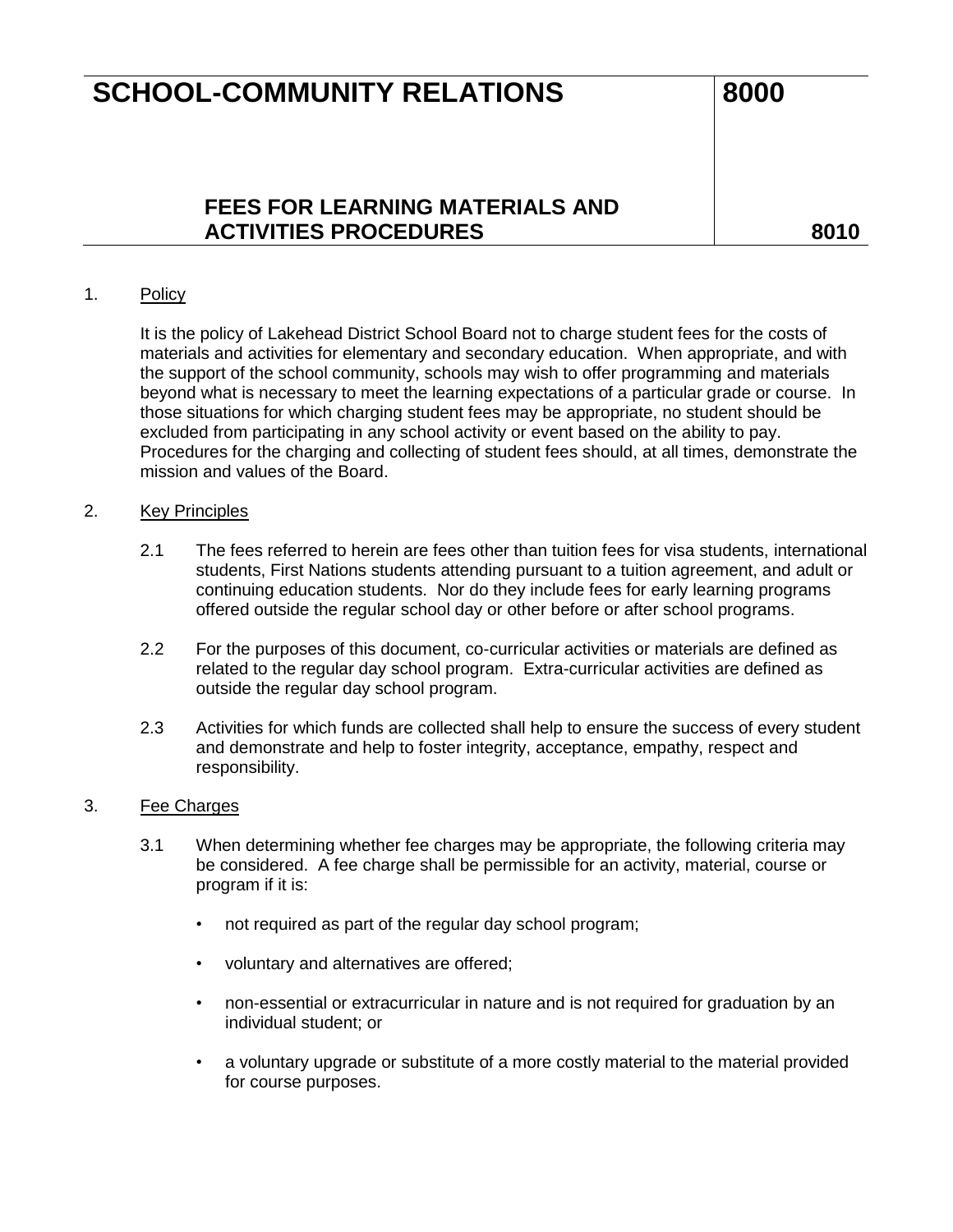## **FEES FOR LEARNING MATERIALS AND**  ACTIVITIES PROCEDURES **ACTIVITIES** PROCEDURES

- 3.2 The following list provides examples of activities, programs or materials that may be considered for fee charges:
	- optional programming such as Hockey Canada Skills Academy program;
	- extracurricular trips, events or activities that are extensions to the curriculum and not required for graduation (e.g. dances, school clubs, theme days, athletics, drama, student council activities);
	- extended student trips or excursions that are not necessary to meet the learning expectations of a particular grade or course (e.g. trips abroad);
	- optional art or music supplies or higher quality woodworking, design or technology materials that students choose to use for course completion, as long as the required materials are available at no cost;
	- student activity fees;
	- co-curricular activities, special events, program enhancements or field trips (e.g. for costs of participation, rental of equipment or travel), if alternative programming and assignments are offered to students who choose not to participate; or
	- student agendas and/or yearbooks.
- 3.3 The following list provides examples of activities, programs or materials that are ineligible for fee charges:
	- a registration or administration fee for students enrolled in any regular day school program;
	- a textbook fee or deposit;
	- learning materials that are required for completion of the curriculum such as workbooks, musical instruments, science supplies, lab material kits and safety goggles;
	- fees charged for the creation of discretionary accounts by teachers or departments;
	- mandatory flat fees for any course leading to graduation other than optional programming;
	- a fee for a guest speaker, visiting teacher, or in-class field trip or presentation where the material being presented is a mandatory element of the subject or course;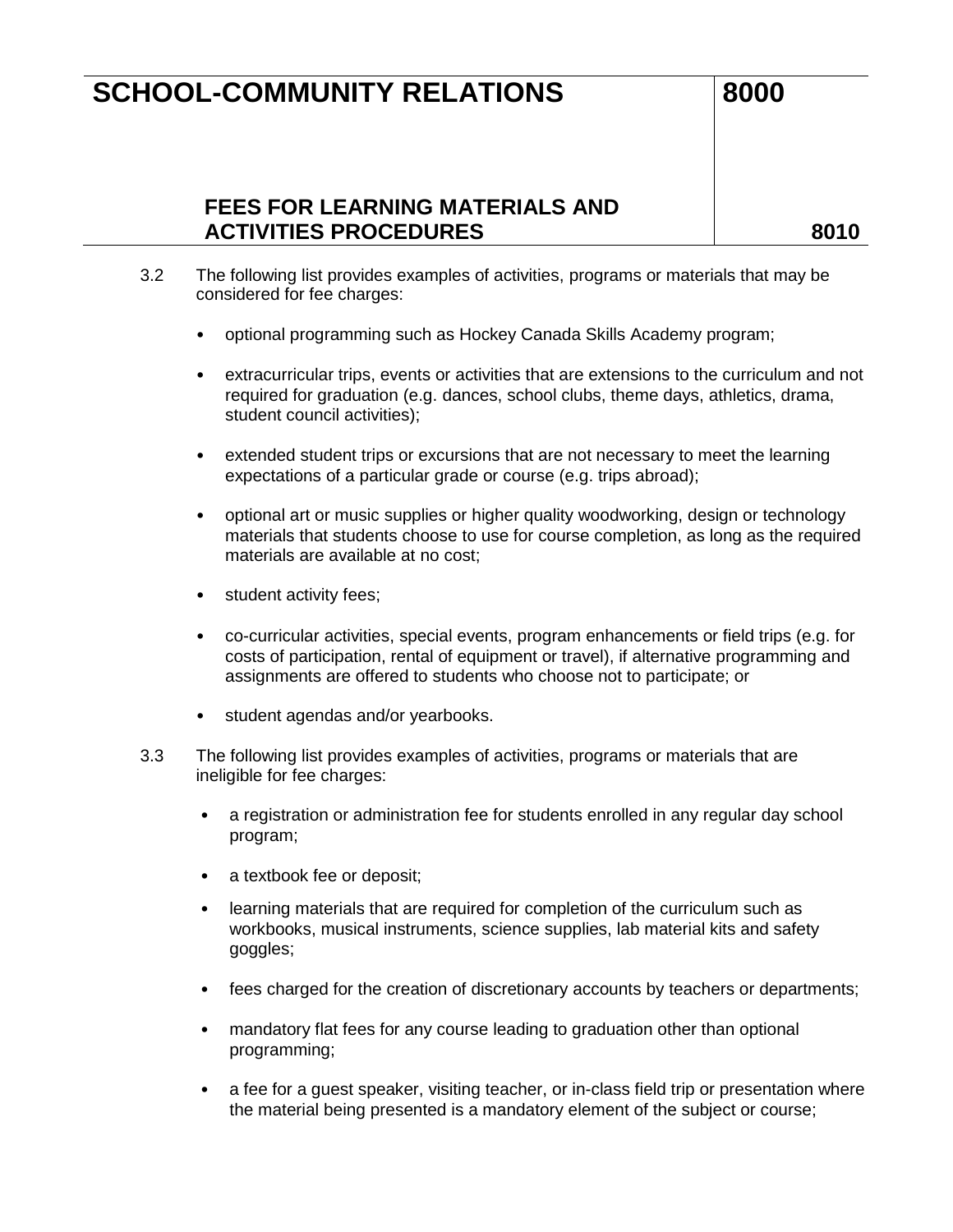## **FEES FOR LEARNING MATERIALS AND**  ACTIVITIES PROCEDURES **ACTIVITIES** PROCEDURES

3.4 Schools may recover the costs for the replacement or repair of lost, damaged or broken materials such as textbooks, library books, music or science supplies, or any loaned materials. These charges should not exceed the replacement or repair cost.

### 4. Practices

- 4.1 All fees for student activities should be of a modest amount and be consistent across schools of the Board.
- 4.2 Fee amounts should reflect the actual cost of the service or materials provided to the student. If there are residual amounts at the end of the school year in an ongoing category (for example: student fees), the funds should be rolled forward to the next year and to help reduce these fees in future years.
- 4.3 Wherever possible, schools will minimize the costs related to enhanced programming and materials that are optional to a course.
- 4.4 Alternative assignments should be provided for students to meet the expectations of a course in those situations in which a student chooses not to participate in an activity for which a fee is charged.
- 4.5 If an event for which fees were collected is cancelled, fees should be refunded to students.

#### 5. Accountability

- 5.1 Fee schedules each year should be made widely available to members of the school community in student handbooks, fall school newsletters, and/or on the school website.
- 5.2 The process to account for the fees collected and the expenditures allocated should be prepared in the following manner.
	- 5.2.1 One central bank account, hereafter referred to as the School Fundraising Bank Account, shall be established for internal school fundraising (including Fees for Learning Materials and Activities). All transactions (receipts and disbursements) shall be made through this School Fundraising Bank Account.
	- 5.2.2 The principal plus two other staff members shall be authorized to sign cheques drawn on the School Fundraising Bank Account. Two signatures shall be required, one being the principal or vice principal.